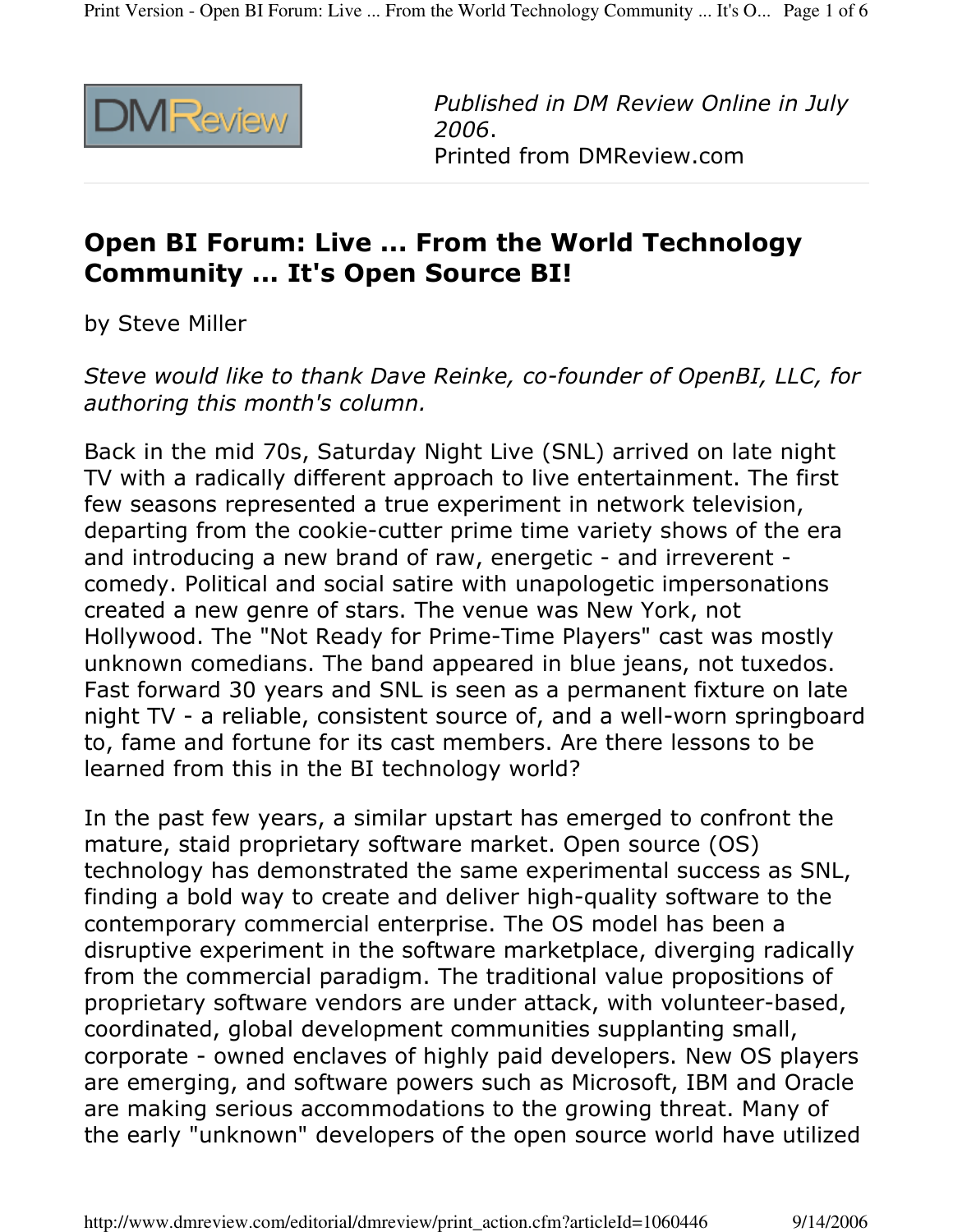this growing platform to achieve technical celebrity and professional fortune as a result of their early contributions.

Linus Torvalds' Linux operating system was the bellwether of early OS success, establishing a user beachhead and a credibility that could not be dampened, despite both frontal and rear assaults from existing market powers. Quickly following were a torrent of OS alternatives to established proprietary offerings, each building on the next, progressing up the software hierarchy. The Apache Web server, MySQL database and Perl/Python scripting languages have combined with Linux to create the "LAMP" stack for Web applications, which has a significant presence in the marketplace and has been adopted and touted by some of today's most important technology-savvy companies. Now the OS phenomena has moved beyond these core infrastructure building blocks and offers compelling options for critical BI components that include ETL (extract, transform and load), reporting, OLAP and statistical modeling/graphics (see Figure 1). The alternatives in each of these categories merit exploration and consideration by today's value-minded CIO.

|                                            | <b>Open Source Examples</b>                                | <b>Proprietary Examples</b>                                                                   |
|--------------------------------------------|------------------------------------------------------------|-----------------------------------------------------------------------------------------------|
| <b>Databases</b>                           | <b>EnterpriseDB</b><br>٠<br>MySQL<br>٠<br>PostgreSQL<br>٠  | DB <sub>2</sub><br>٠<br>Oracle<br>٠<br><b>SQL Server</b><br>٠                                 |
| <b>BI Platforms</b>                        | JasperIntelligence<br>٠<br>Pentaho<br>٠                    | <b>BusinessObjects</b><br>٠<br>Microsoft<br>٠<br>Oracle                                       |
| <b>ETL</b>                                 | Kettle<br>٠<br><b>KETL</b><br>٠                            | DataStage<br>٠<br>DTS.<br>٠<br>Informatica<br>٠<br>Oracle Warehouse Builder<br>٠              |
| Query &<br><b>Reporting</b>                | <b>BIRT</b><br>٠<br>JasperReports<br>٠<br>JFreeReport<br>٠ | BusinessObjects<br>۰<br>Cognos<br><b>MS Reporting Services</b><br>٠                           |
| <b>Statistics &amp;</b><br><b>Graphing</b> | R<br>٠                                                     | Insightful/S-Plus<br>٠<br>SAS.<br>٠<br>SPSS                                                   |
| <b>OLAP</b>                                | Mondrian w/ JPivot<br>٠                                    | Hyperion<br>٠<br><b>MS Analytical Services</b><br><b>Oracle Analytical</b><br>٠<br>Workspaces |
| Languages                                  | Perl<br>٠<br>Python<br>Ruby<br>٠                           | C#<br>٠<br>Java*<br>VisualBasic                                                               |

\* Sun has announced that they plan to migrate Java to Open Source

## Figure 1: Open Source Alternatives for Proprietary BI **Components**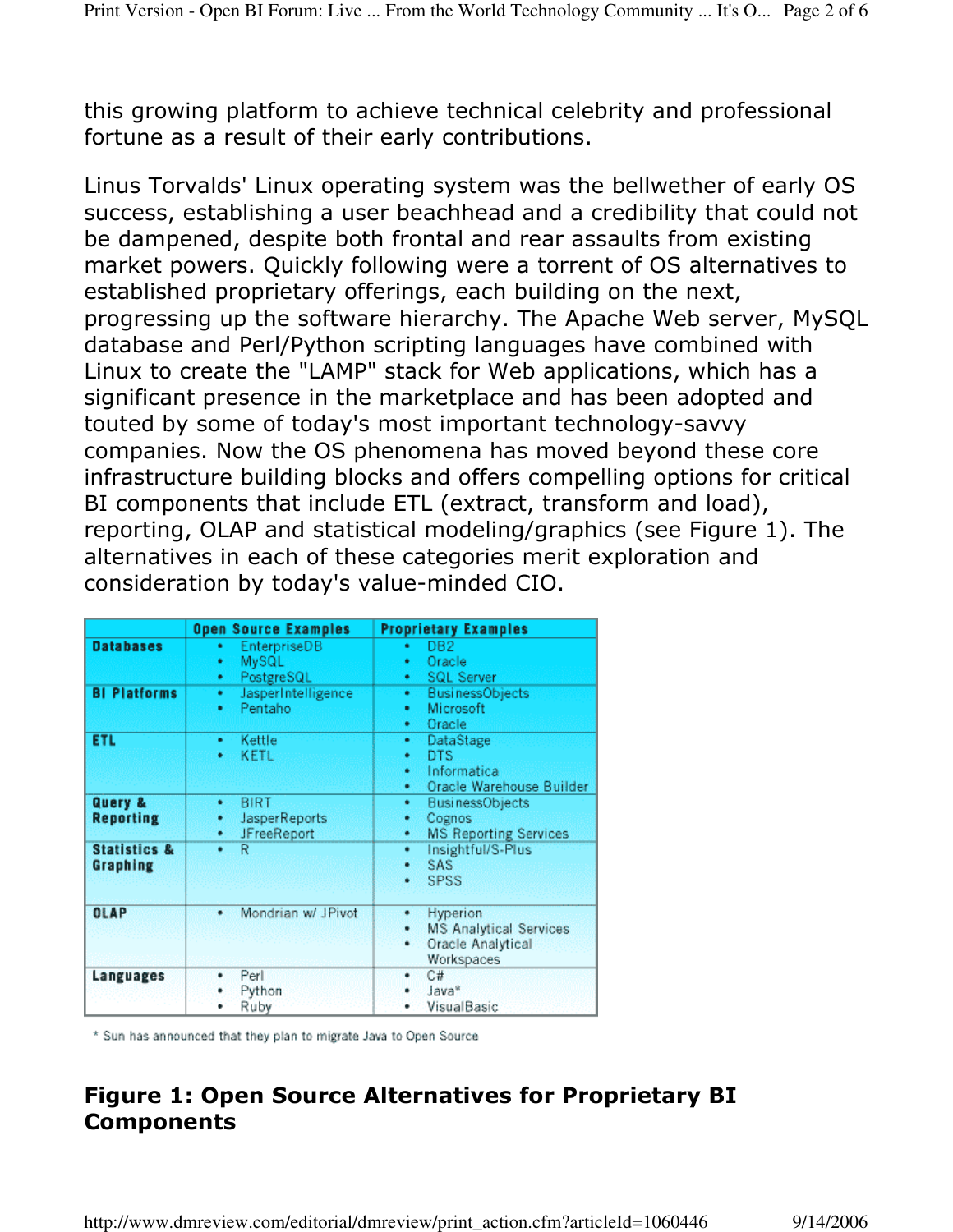MySQL and PostgreSQL are the leading OSBI database technologies. Each has been used for years by commercial enterprises and leverages worldwide development and support communities. Both provide most, if not all, of the basic functionality expected of a relational database management system (RDBMS) for BI. A common fear, uncertainty and doubt (FUD) argument raised against OS databases is scalability; however the OS community has been quick to respond. With its 8.1 release, PostgreSQL now supports relevant BI features that include dynamic bitmap index scans, table partitioning and high-performance bulk loading. Moreover, recent surveys suggest that the majority of data warehouses support well below 1TB, perhaps mitigating scalability concerns for many users.

Kettle (now Pentaho Data Integration after its recent inclusion in the Pentaho project) is an intriguing option for ETL technology. A repository-based, GUI-driven ETL development and deployment technology, Kettle supports all core features expected from an ETL tool. Given its programming paradigm, anyone who has used Informatica or Oracle Warehouse Builder can quickly learn Kettle. More than 40 prebuilt mapping objects that can be combined in modular ways to create complex transformations are provided. Further, JavaScript integration is available for custom-developed mappings. Kettle is able to source from and write to leading RDBMSs and a wide variety of flat file types including Excel, csv, XML and fixed format. Plug-ins are available that enable connectivity to SAP. Kettle also provides the ability to create and execute jobs that sequence transformation execution and catch/respond to processing errors. When compared to commercial competitors, Kettle emerges as a highly functional ETL solution.

There are several capable OS report-development options, most notably BIRT, JasperReport and JFreeReport, that provide similar functionality to proprietary cousins such as Crystal Reports and Actuate. Each connects to leading commercial and OS databases, provides a GUI-based editor with wizards and enables report bursting. One of the special characteristics the OS tools share that proprietary vendors have been slow to adopt is an obsession with openness. These reporting technologies were built to be integrated within Java and J2EE frameworks and thus may be better suited for embedded, operational reporting needs. Indeed, OSBI's current strength directly addresses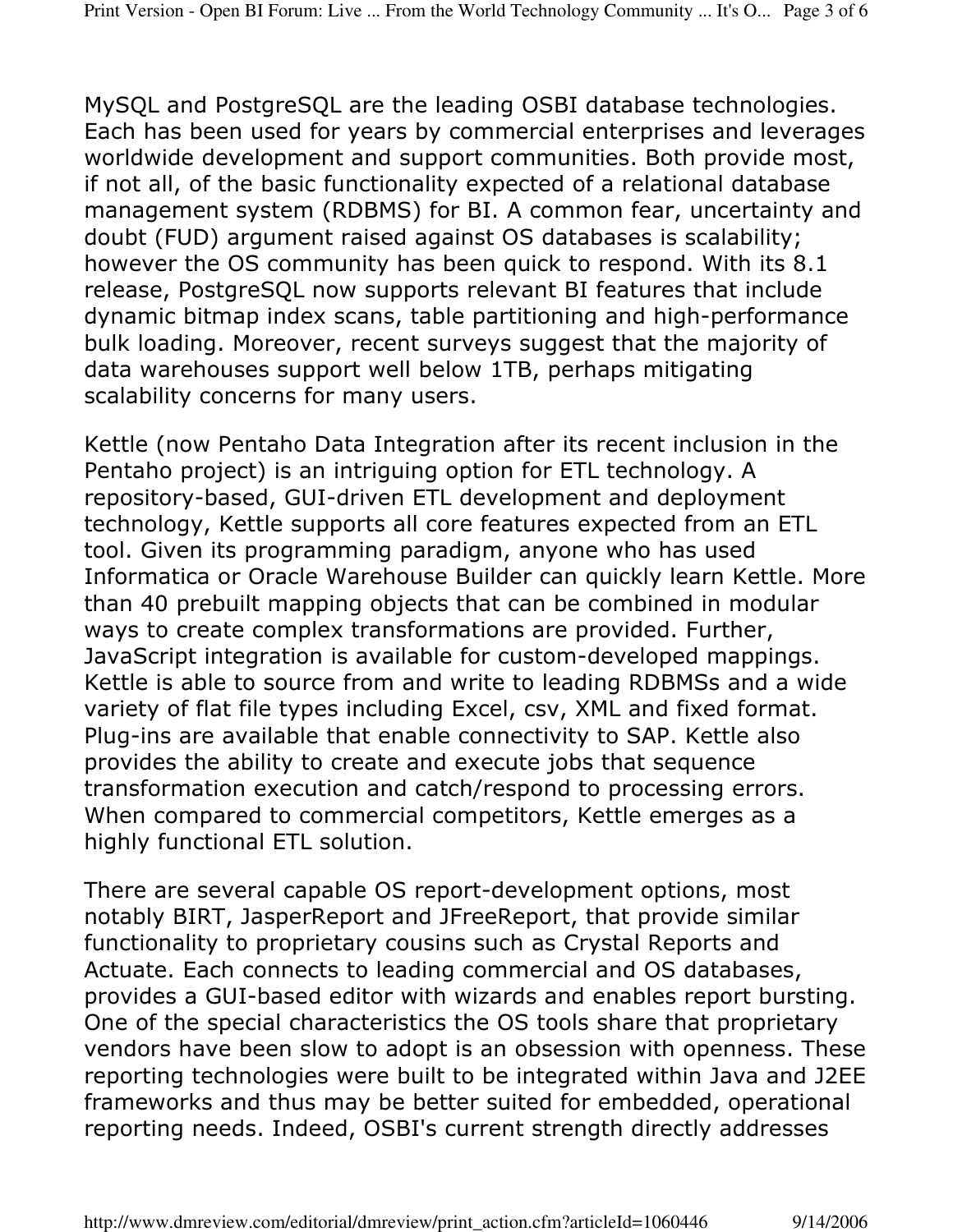the growing demand for flexible BI application development in support of performance and process management initiatives.

An area of OS reporting functionality that is still relatively immature is the semantic-based, ad hoc query tool capabilities similar to BusinessObjects with its Universe construct. The reporting options listed above enable rapid development of highly parameterized and modular managed query applications but lack a strong semantic layer with the dynamic SQL generat ion required to support completely ad hoc end-user query functionality. There are solutions for this omission, however. Today, OS-based, user-friendly, ROLAP solutions are readily available. Mondrian, now also the analysis component of the Pentaho platform, is the leading OS ROLAP server while JPivot is a popular user interface that together support access to all leading proprietary and OS databases for source data, in addition to consuming both MDX and JOLAP queries and enabling easy-to-use drilling and slice-and-dice functionality familiar to OLAP users.

Sophisticated statistical analysis and charting has long been the domain of expensive proprietary languages from vendors such as SAS, SPSS and Insightful. However, for almost a decade there has been a free OS alternative, R, that has legions of almost fanatical worldwide devotees. The R project grew as a fork from the original S language developed at Bell Labs and commercialized as S-Plus by Insightful. Today, R and its worldwide community of contributors support a variety of pre-packaged statistical models, applications and graphics. Indeed, R's core supports many of the mundane capabilities of data management, manipulation, and presentation pervasive across business intelligence. In addition, R has a flexible API that enables both Java integration for decision management application development and support for leading agile languages such as Python and Perl. The latter can be a huge productivity boost for the data preparation tasks that often plague analytical modeling efforts.

Together, OSBI technologies are increasingly relevant and competitive to their commercial cousins. A frequent inhibitor to OSBI adoption, however, has been concern over consistency of support, component integration and assurance of continued maturation. Fortunately, in the past year several well-funded commercial open source vendors have launched to fill this need. The OSBI marketplace is now inhabited by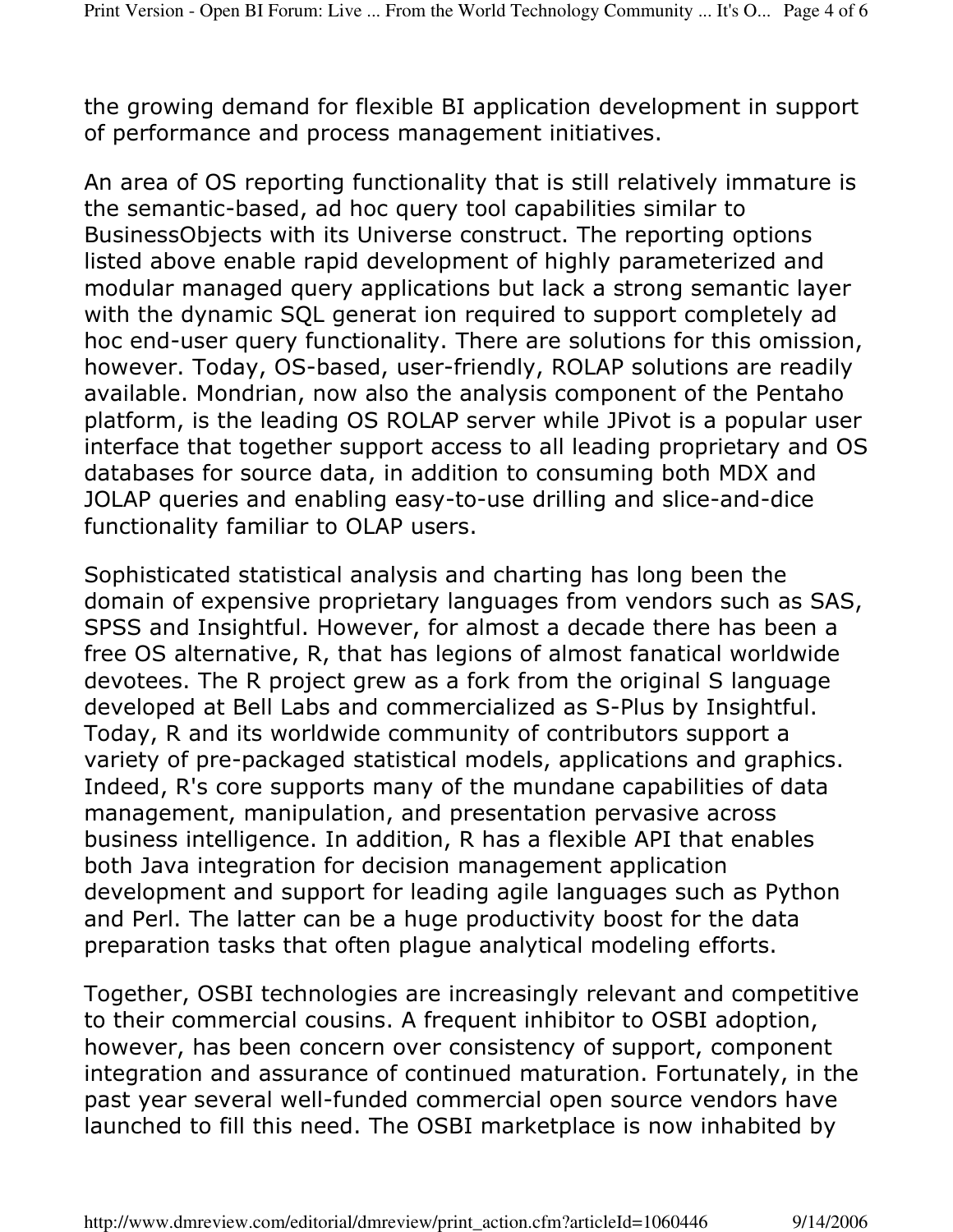commercial open source database vendors such as EnterpriseDB and Pervasive that provide extended functionality and commercial support for PostgreSQL, as well as BI platform vendors such as Pentaho and JasperSoft who offer preconfigured, complete OSBI stacks - often composed of the technologies enumerated above. These new players add value by unifying OS project brands, simplifying the integration and installation of various OSBI components, providing commercialgrade support, and stewarding the core OS development communities to ensure that feature evolution is prioritized by market needs.

Although we have not exhausted the list of available OSBI offerings, the BI user market should be intrigued by the possibilities. The emergence of legitimate OSBI technology options supported by wellfunded commercial open source vendors provides a new option for IT departments looking for more affordable BI infrastructures. And while the technologies may not yet have all of the bells and whistles offered by their proprietary brethren, sufficient base functionality built on open platforms does exist. With the rate of OSBI innovation and investment accelerating, it leaves one to wonder... Will those who ignore OSBI today be left to the same, inevitable fate that continually befell Mr. Bill? "Ohhhh nooooooooooooo...."

Dave Reinke is co-founder of a Chicago-based business intelligence (BI) services firm OpenBI, LLC, that specializes in delivering analytic solutions with both open source and commercial technologies. Reinke has more than 20 years of experience creating intelligence and Internet-based solutions, starting with his object-relational focused graduate work at University of Illinois in the late 80's, to database consulting with Oracle Corporation, to executive and thought leadership positions at Braun Consulting and Fair Isaac Corporation. You can reach him at david.reinke@openbi.biz. Reinke would like to thank colleagues Bryan Senseman and Steve Miller for their contributions to this article.

Steve Miller is co-founder of a Chicago-based business intelligence (BI) services firm OpenBI, LLC, that specializes in delivering analytic solutions with both open source and commercial technologies. Miller has more than 30 years of experience in intelligence and analytics, having migrated from health care program evaluation, to database